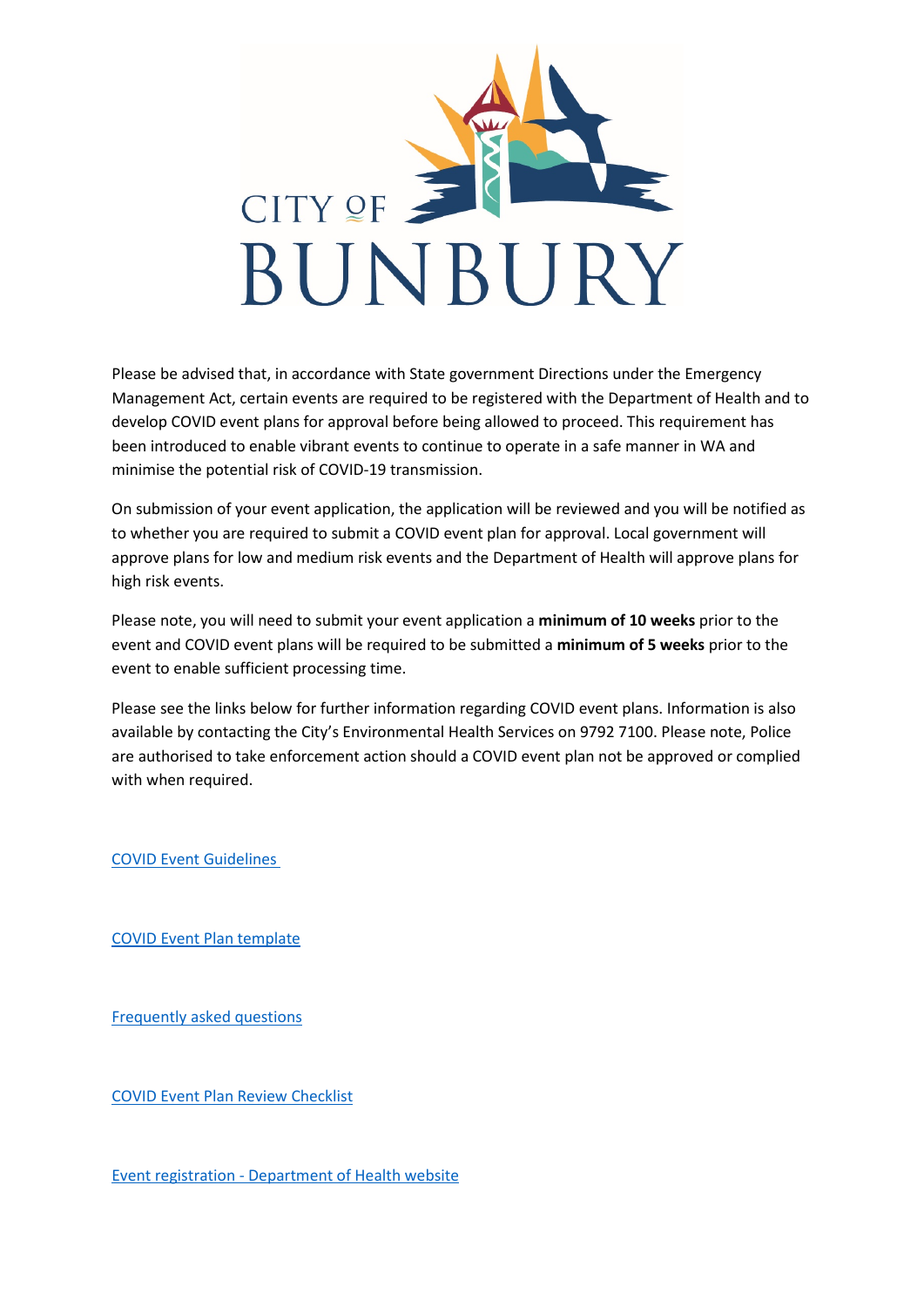

To allow for sufficient processing time, please submit this application at least **8 weeks prior to the event**

# This form can be saved onto your computer, completed electronically, and then emailed to the City of Bunbury

Please note that an event is not approved until the City of Bunbury is satisfied that event organisers have met all conditions of the application, and approval has been granted in writing in the form of a permit. This application form must be completed for all events that will either be open to the general public, or any events as advised by the Events team.

| <b>Applicant Details</b>                                                                         |                                                                                                |                                  |
|--------------------------------------------------------------------------------------------------|------------------------------------------------------------------------------------------------|----------------------------------|
| Organisation (if applicable)                                                                     |                                                                                                |                                  |
| Applicants Name                                                                                  |                                                                                                |                                  |
| Address                                                                                          |                                                                                                |                                  |
|                                                                                                  |                                                                                                |                                  |
| Email                                                                                            |                                                                                                |                                  |
|                                                                                                  | (permits will be emailed, unless no email address is supplied, then the permit will be posted) |                                  |
|                                                                                                  | Phone                                                                                          | Mobile Phone                     |
| Have you read the Event Planning Guidelines?<br>(this can be found online in the Events section) | Yes                                                                                            | No                               |
| <b>Event Details</b>                                                                             |                                                                                                |                                  |
| Event Name                                                                                       |                                                                                                |                                  |
| Venue Requested                                                                                  | <b>Bicentennial Square</b>                                                                     | Graham Bricknell Music Shell     |
|                                                                                                  | Queens Garden                                                                                  | Koombana Foreshore               |
|                                                                                                  | Koombana North                                                                                 | Jetty Baths                      |
|                                                                                                  | Big Swamp Playground                                                                           | Payne Park                       |
|                                                                                                  | Hay Park                                                                                       | Luciana Park                     |
|                                                                                                  | Pat Usher Foreshore                                                                            | <b>Bunbury Recreation Ground</b> |
|                                                                                                  | Other                                                                                          |                                  |

Have you checked that this venue and date is available by contacting the Events Team? Yes No (this booking does not guarantee exclusive use of the requested venue unless you intend on fencing your intended area). If no, please contact the Events Team on 9792 7000 to check venue availability prior to completing this application form.

| Setting up date(s) | and time(s) from  | to |  |
|--------------------|-------------------|----|--|
| Event date(s)      | and time (s) from | to |  |
| Pack down date(s)  | and time (s) from | to |  |
| Type of Event      |                   |    |  |

(Fair, Exhibition, Concert, etc)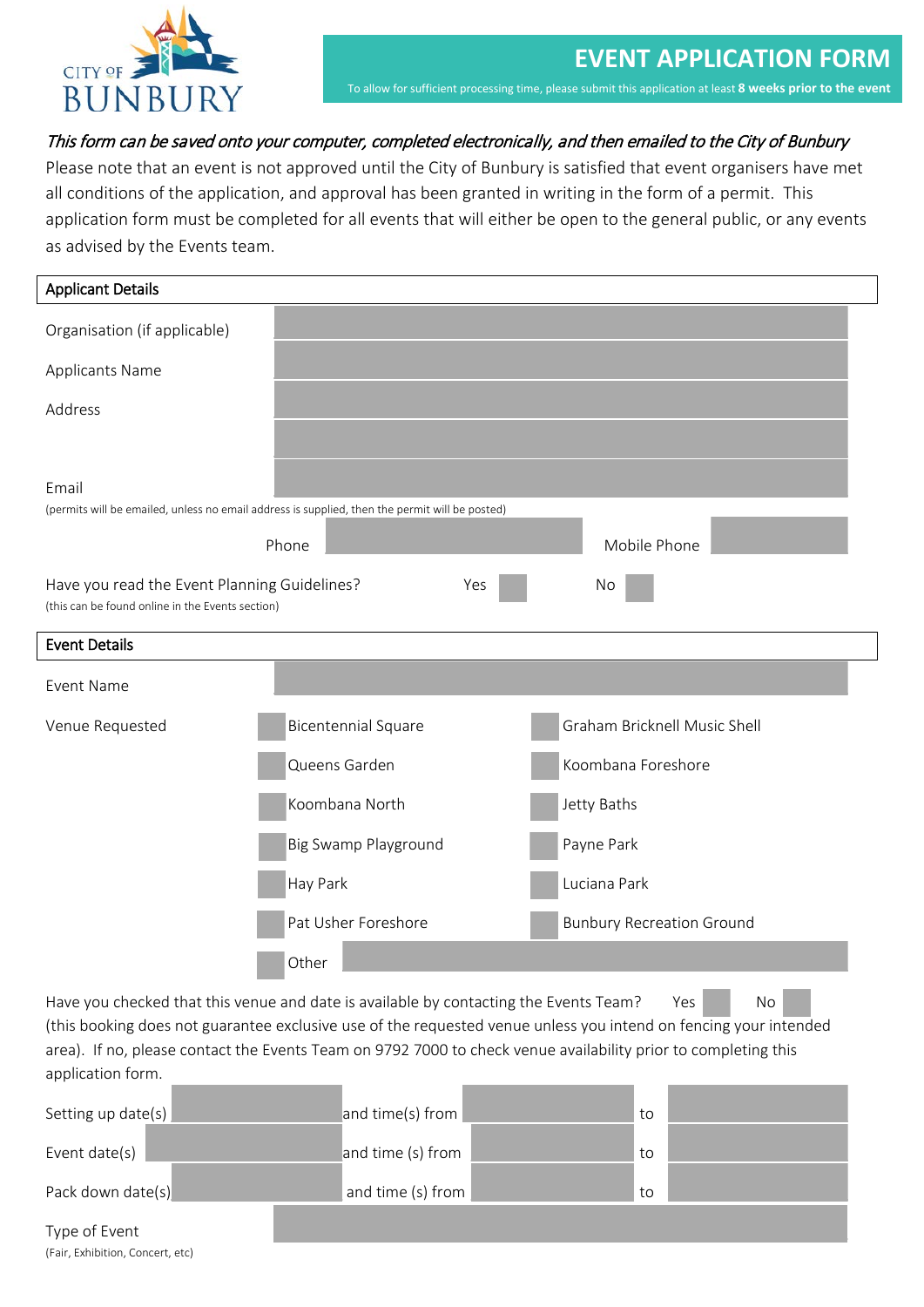| Total anticipated event attendance                                                                                                                                                                                                                                                                                                                                                                                                                             |  |  |  |  |
|----------------------------------------------------------------------------------------------------------------------------------------------------------------------------------------------------------------------------------------------------------------------------------------------------------------------------------------------------------------------------------------------------------------------------------------------------------------|--|--|--|--|
| Estimated number of participants/competitors                                                                                                                                                                                                                                                                                                                                                                                                                   |  |  |  |  |
| Brief description of your event                                                                                                                                                                                                                                                                                                                                                                                                                                |  |  |  |  |
|                                                                                                                                                                                                                                                                                                                                                                                                                                                                |  |  |  |  |
| Is entry to your event free to the general public?<br>Yes<br>No                                                                                                                                                                                                                                                                                                                                                                                                |  |  |  |  |
| Is this a ticketed event that the public can attend?<br>Yes<br>No                                                                                                                                                                                                                                                                                                                                                                                              |  |  |  |  |
| If yes to either of the above, a contact number must be provided for public enquiries:                                                                                                                                                                                                                                                                                                                                                                         |  |  |  |  |
| <b>Health Requirements</b>                                                                                                                                                                                                                                                                                                                                                                                                                                     |  |  |  |  |
| Will food or beverages be available at the event?<br>Yes<br>No                                                                                                                                                                                                                                                                                                                                                                                                 |  |  |  |  |
| If yes, please consider existing food or beverage vendors who currently trade at your event location prior to engaging<br>additional food vendors. Should there be existing vendors nearby, your event permit may stipulate that temporary food<br>operators must not directly compete with the type of food for sale at these premises. Please note all commercial food<br>vendors are required to be registered as a food business with their local council. |  |  |  |  |
| Separate conditions apply to not-for-profit/community group food vendors (eg fundraising sausage sizzles, etc). Any<br>particular requirements with regard to food vendors for your event will be detailed in your permit.                                                                                                                                                                                                                                     |  |  |  |  |
| Please detail if alcohol will be available at the event?<br>(eg sold or consumed)                                                                                                                                                                                                                                                                                                                                                                              |  |  |  |  |
| If alcohol is to be sold, have you obtained the appropriate Liquor Licence?<br>Yes<br>No                                                                                                                                                                                                                                                                                                                                                                       |  |  |  |  |
| If you intend to consume alcohol on a park or reserve, you will need to fill out and submit a Consent to Consume Liquor<br>form (fees apply). The form can be found at www.bunbury.wa.gov.au and emailed to records@bunbury.wa.gov.au.                                                                                                                                                                                                                         |  |  |  |  |
| If you intend on selling alcohol, you will need to obtain the appropriate Liquor Licence from the Department of Racing,<br>Gaming & Liquor who can be contacted on (08) 9425 1888.                                                                                                                                                                                                                                                                             |  |  |  |  |
| Please tick any of the below which apply to your event, and provide further information about each including                                                                                                                                                                                                                                                                                                                                                   |  |  |  |  |
| number/sizes/suppliers/how items will be secured or erected, etc:                                                                                                                                                                                                                                                                                                                                                                                              |  |  |  |  |
| Will there be animals at the event such as petting zoos, horse rides, camel rides, etc?                                                                                                                                                                                                                                                                                                                                                                        |  |  |  |  |
| Will there be fireworks or other pyrotechnics?                                                                                                                                                                                                                                                                                                                                                                                                                 |  |  |  |  |
| Have you arranged security or crowd controllers?                                                                                                                                                                                                                                                                                                                                                                                                               |  |  |  |  |
| Will there be amplified sound such as recorded or live music, busking, PA announcements, etc?                                                                                                                                                                                                                                                                                                                                                                  |  |  |  |  |
| If amplified sound, duration of amplified sound (eg occasional, regular, constant)                                                                                                                                                                                                                                                                                                                                                                             |  |  |  |  |
| Are you installing tents or marquees?                                                                                                                                                                                                                                                                                                                                                                                                                          |  |  |  |  |
| Are you installing stalls or stages?                                                                                                                                                                                                                                                                                                                                                                                                                           |  |  |  |  |
| Are you installing temporary fencing or barriers?                                                                                                                                                                                                                                                                                                                                                                                                              |  |  |  |  |
| Are you installing lighting towers?                                                                                                                                                                                                                                                                                                                                                                                                                            |  |  |  |  |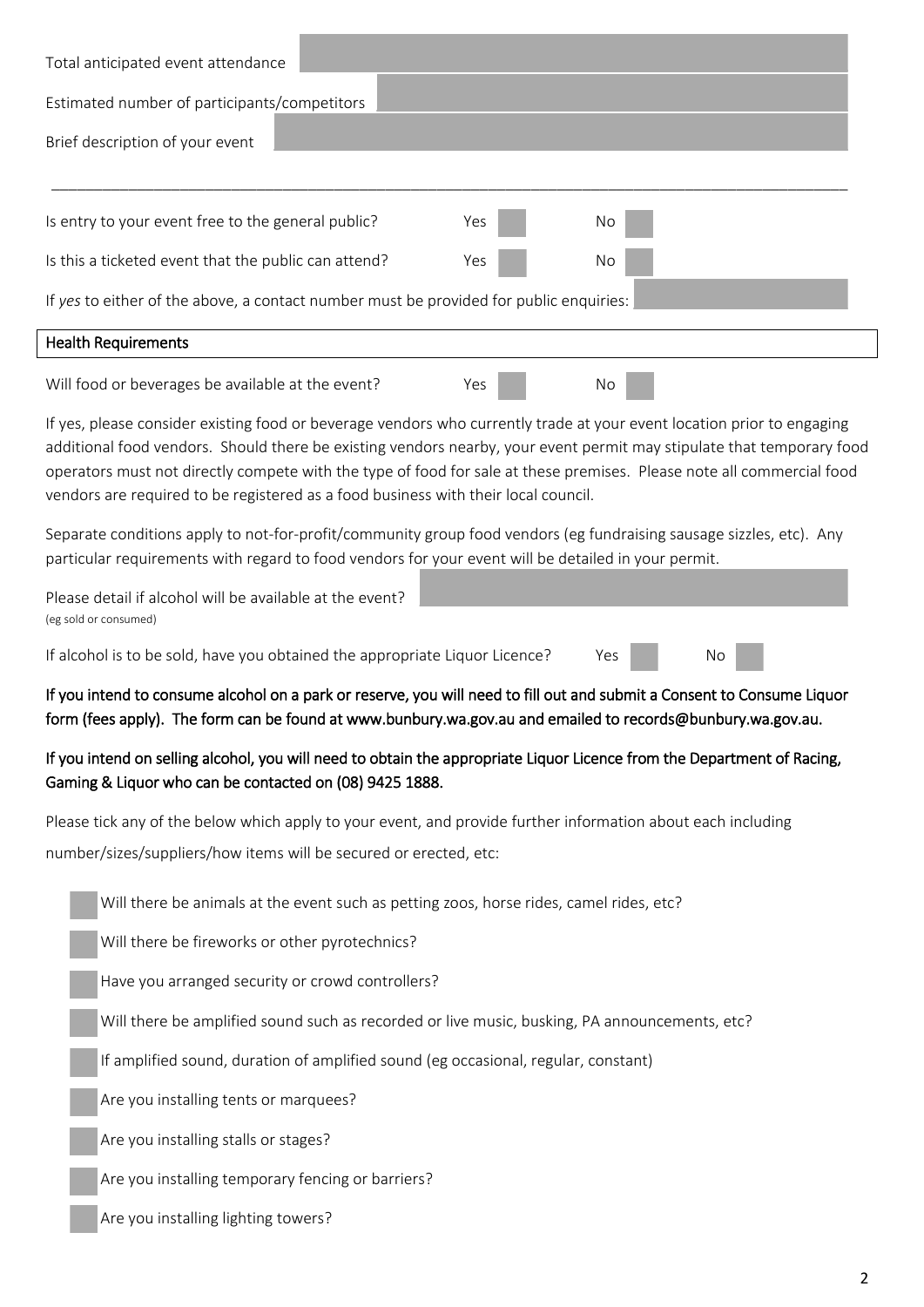Will there be bouncy castles or inflatables?

Will there be amusements/rides?

List any other infrastructure you will be installing for use at the event

Further information for any of the above marked as applicable to your event:

The table below shows toilet figures for events where alcohol is available. If alcohol is not available, then reduce the requirements in the table below by 50%.

| Total           | <b>Male Facilities</b> |                  |                   | <b>Female Facilities</b> |               | Accessible     |
|-----------------|------------------------|------------------|-------------------|--------------------------|---------------|----------------|
| Attendance      | WC's                   | Urinal Metres    | <b>Hand Basin</b> | WC's                     | Hand Basin    | <b>Toilets</b> |
| $0 - 1000$      | 2                      | 1.5 <sub>m</sub> |                   | 5                        |               |                |
| $1000 - 2000$   | 3                      | 3m               | $\mathcal{P}$     | 10                       | $\mathcal{P}$ |                |
| $2000 - 3000$   | 4                      | 4.5m             | 3                 | 15                       | 3             |                |
| $3000 - 4000$   | 5                      | 6 <sub>m</sub>   | 4                 | 20                       | 4             |                |
| $4000 - 5000$   | 6                      | 7.5m             | 5                 | 25                       | 5             |                |
| $5000 - 6000$   | 7                      | 9m               | 5                 | 30                       | 6             | $\mathcal{P}$  |
| $6000 - 7000$   | 8                      | 10.5m            | 6                 | 35                       |               |                |
| $7000 - 8000$   | 9                      | 12 <sub>m</sub>  |                   | 40                       | 8             |                |
| $8000 - 9000$   | 10                     | 13.5m            | 8                 | 45                       | 9             |                |
| $9000 - 10,000$ | 11                     | 15m              | 9                 | 50                       | 10            |                |

Please advise the number of additional toilets you will be providing (if applicable)

Please advise the number of accessible (toilet for people with disabilities) toilets you will be providing

Power is only available at Bicentennial Square, Graham Bricknell Music Shell, and Koombana Foreshore. If your event is to be held at one of these locations, and you require access to power, please list all electrical equipment being used,

\_\_\_\_\_\_\_\_\_\_\_\_\_\_\_\_\_\_\_\_\_\_\_\_\_\_\_\_\_\_\_\_\_\_\_\_\_\_\_\_\_\_\_\_\_\_\_\_\_\_\_\_\_\_\_\_\_\_\_\_\_\_\_\_\_\_\_\_\_\_\_\_\_\_\_\_\_\_\_\_\_\_\_\_\_\_\_\_\_\_\_\_\_

including amperage requirements

# Open Space

| Do you require the reticulation to be turned off?<br>(applicable only to events being held – including set up and pack down – between the hours of 8pm and 7am)<br>Fees apply | Yes | No. |
|-------------------------------------------------------------------------------------------------------------------------------------------------------------------------------|-----|-----|
| Do you require the reticulation to be marked?<br>(applicable only to infrastructure piercing the ground with tent pegs exceeding 200mm)<br>Fees apply                         | Yes | No. |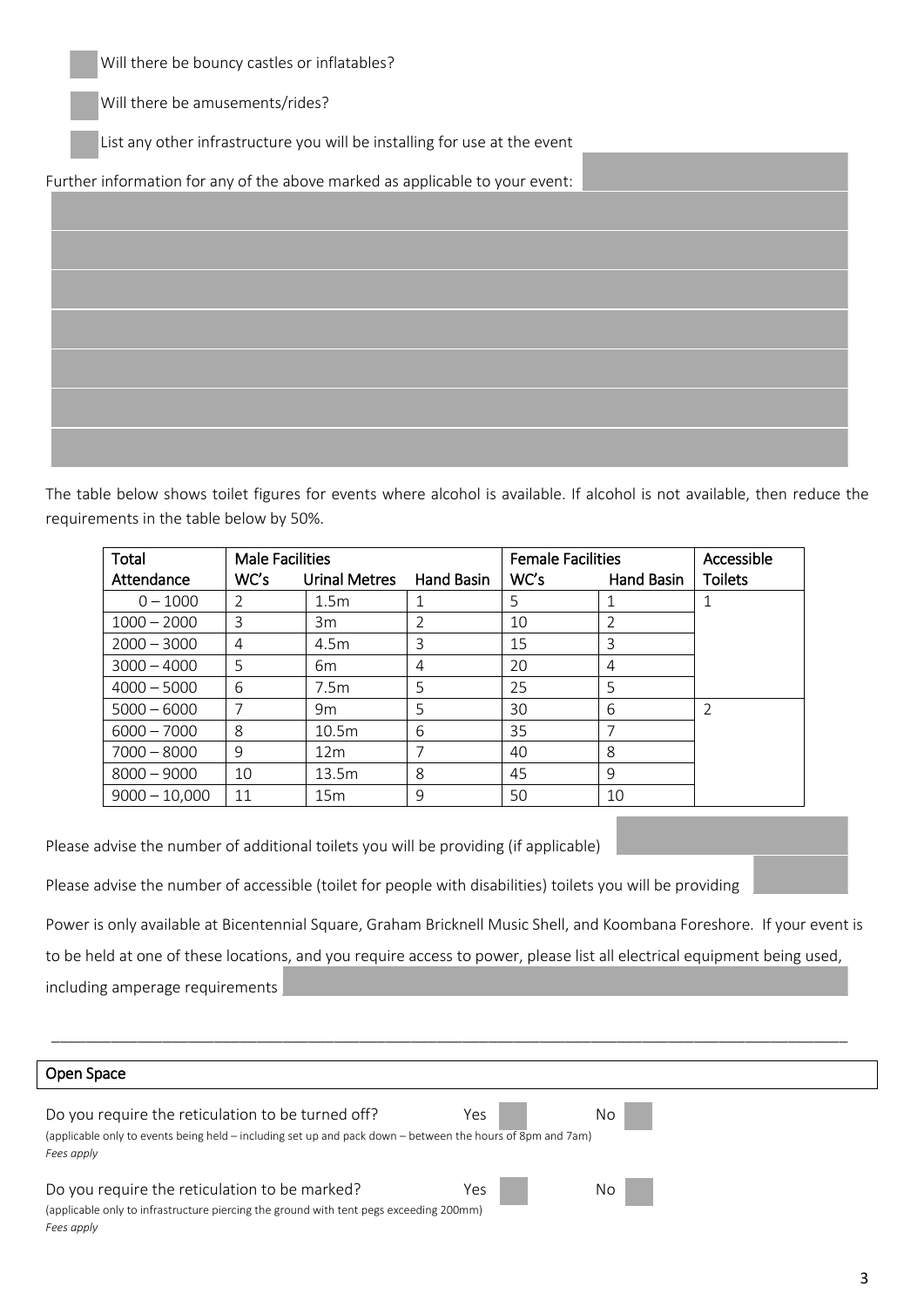| <b>Traffic Management</b>                                                                                                                                                                                                                                                                                                                                                                           |     |           |  |  |  |
|-----------------------------------------------------------------------------------------------------------------------------------------------------------------------------------------------------------------------------------------------------------------------------------------------------------------------------------------------------------------------------------------------------|-----|-----------|--|--|--|
| Do you require closure of any parking bays?<br>Fees apply                                                                                                                                                                                                                                                                                                                                           | Yes | No        |  |  |  |
| Are there enough parking bays for event attendees?                                                                                                                                                                                                                                                                                                                                                  | Yes | No        |  |  |  |
| Do you require an open space area to be used as a temporary parking location?<br>No<br>Yes<br>If yes, please submit a map showing parking plan which includes a map identifying where vehicles are entering, exiting, where vehicles are permitted and prohibited,<br>and where traffic wardens will be stationed. A pedestrian plan will also be required showing alternative pedestrian pathways. |     |           |  |  |  |
| Will any public roads be closed? If yes, please provide further details                                                                                                                                                                                                                                                                                                                             |     |           |  |  |  |
| If roads are to be closed, have you attached your Traffic Management Plan?<br>(mandatory if you have answered Yes to any of the above questions)                                                                                                                                                                                                                                                    |     | Yes<br>No |  |  |  |
| Do you require use of the City of Bunbury's Events Trailer?<br>Yes<br>No<br>If yes, please visit www.bunbury.wa.gov.au and download the Events Trailer Application Form<br>Fees apply                                                                                                                                                                                                               |     |           |  |  |  |
| <b>Waste Management</b>                                                                                                                                                                                                                                                                                                                                                                             |     |           |  |  |  |
| It is recommended that you provide one 240L bin per 100 people at your event.<br>Do you require additional litter bins from City of Bunbury?<br>(minimum order of 6 x 240L bins, additional bins can be ordered. One bin is recommended per 100 people)<br>Fees apply                                                                                                                               | Yes | No        |  |  |  |
| Please advise the number of bins required and date of delivery                                                                                                                                                                                                                                                                                                                                      |     |           |  |  |  |
| Accessibility                                                                                                                                                                                                                                                                                                                                                                                       |     |           |  |  |  |

We encourage all event organisers to consider how accessible and inclusive their event is to all members of the community. This includes but is not limited to ramp access, accessible toilets, clear and easy to understand signage, path access for wheelchairs, viewing areas for people in wheelchairs, accessible parking options, and food and drink services being easily accessed or reached. More information can be found by visiting this link: http://www.disability.wa.gov.au/understanding-disability1/understanding-disability/accessibility/services\_events/

 $\mathcal{L}_\mathcal{L} = \mathcal{L}_\mathcal{L} = \mathcal{L}_\mathcal{L} = \mathcal{L}_\mathcal{L} = \mathcal{L}_\mathcal{L} = \mathcal{L}_\mathcal{L} = \mathcal{L}_\mathcal{L} = \mathcal{L}_\mathcal{L} = \mathcal{L}_\mathcal{L} = \mathcal{L}_\mathcal{L} = \mathcal{L}_\mathcal{L} = \mathcal{L}_\mathcal{L} = \mathcal{L}_\mathcal{L} = \mathcal{L}_\mathcal{L} = \mathcal{L}_\mathcal{L} = \mathcal{L}_\mathcal{L} = \mathcal{L}_\mathcal{L}$ 

 $\mathcal{L}_\mathcal{L} = \mathcal{L}_\mathcal{L} = \mathcal{L}_\mathcal{L} = \mathcal{L}_\mathcal{L} = \mathcal{L}_\mathcal{L} = \mathcal{L}_\mathcal{L} = \mathcal{L}_\mathcal{L} = \mathcal{L}_\mathcal{L} = \mathcal{L}_\mathcal{L} = \mathcal{L}_\mathcal{L} = \mathcal{L}_\mathcal{L} = \mathcal{L}_\mathcal{L} = \mathcal{L}_\mathcal{L} = \mathcal{L}_\mathcal{L} = \mathcal{L}_\mathcal{L} = \mathcal{L}_\mathcal{L} = \mathcal{L}_\mathcal{L}$ 

Please explain how you plan to make your event accessible and inclusive to all members of the community

# Additional Information

Please provide any further information you believe relevant to your application, which has not already been stated

 $\mathcal{L}_\mathcal{L} = \mathcal{L}_\mathcal{L} = \mathcal{L}_\mathcal{L} = \mathcal{L}_\mathcal{L} = \mathcal{L}_\mathcal{L} = \mathcal{L}_\mathcal{L} = \mathcal{L}_\mathcal{L} = \mathcal{L}_\mathcal{L} = \mathcal{L}_\mathcal{L} = \mathcal{L}_\mathcal{L} = \mathcal{L}_\mathcal{L} = \mathcal{L}_\mathcal{L} = \mathcal{L}_\mathcal{L} = \mathcal{L}_\mathcal{L} = \mathcal{L}_\mathcal{L} = \mathcal{L}_\mathcal{L} = \mathcal{L}_\mathcal{L}$ 

 $\mathcal{L}_\mathcal{L} = \mathcal{L}_\mathcal{L} = \mathcal{L}_\mathcal{L} = \mathcal{L}_\mathcal{L} = \mathcal{L}_\mathcal{L} = \mathcal{L}_\mathcal{L} = \mathcal{L}_\mathcal{L} = \mathcal{L}_\mathcal{L} = \mathcal{L}_\mathcal{L} = \mathcal{L}_\mathcal{L} = \mathcal{L}_\mathcal{L} = \mathcal{L}_\mathcal{L} = \mathcal{L}_\mathcal{L} = \mathcal{L}_\mathcal{L} = \mathcal{L}_\mathcal{L} = \mathcal{L}_\mathcal{L} = \mathcal{L}_\mathcal{L}$ 

 $\mathcal{L}_\mathcal{L} = \mathcal{L}_\mathcal{L} = \mathcal{L}_\mathcal{L} = \mathcal{L}_\mathcal{L} = \mathcal{L}_\mathcal{L} = \mathcal{L}_\mathcal{L} = \mathcal{L}_\mathcal{L} = \mathcal{L}_\mathcal{L} = \mathcal{L}_\mathcal{L} = \mathcal{L}_\mathcal{L} = \mathcal{L}_\mathcal{L} = \mathcal{L}_\mathcal{L} = \mathcal{L}_\mathcal{L} = \mathcal{L}_\mathcal{L} = \mathcal{L}_\mathcal{L} = \mathcal{L}_\mathcal{L} = \mathcal{L}_\mathcal{L}$